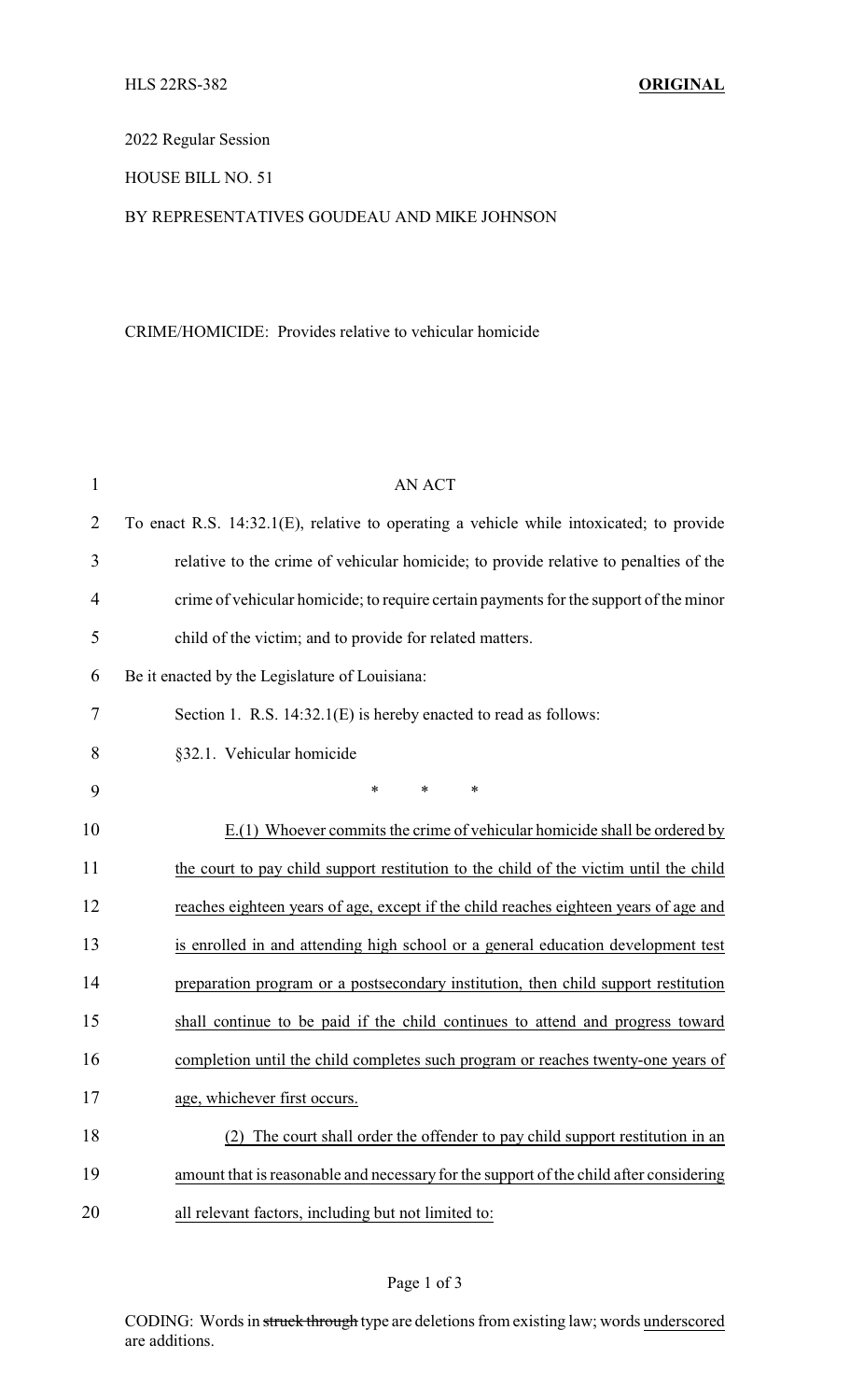| 1              | The financial needs and resources of the child.<br>(a)                                   |
|----------------|------------------------------------------------------------------------------------------|
| $\overline{2}$ | (b) The financial resources and needs of the surviving parent or, if no other            |
| 3              | parent is alive or capable of caring for the child, the guardian of the child, including |
| 4              | the state if the state is the guardian.                                                  |
| 5              | (c) The standard of living the child would have enjoyed if the parent would              |
| 6              | have survived.                                                                           |
| 7              | (d) The physical and emotional condition and the educational needs of the                |
| 8              | child.                                                                                   |
| 9              | The physical and legal custody arrangements of the child.<br>(e)                         |
| 10             | The reasonable work-related child care expenses of the surviving parent<br>(f)           |
| 11             | or guardian.                                                                             |
| 12             | The court shall order that child support restitution payments be made to<br>(3)          |
| 13             | the child support enforcement section of the Department of Children and Family           |
| 14             | Services as trustee for remittance to the surviving parent or guardian entitled to       |
| 15             | receive the support restitution payments. The payments shall be remitted by the          |
| 16             | department to the surviving parent or guardian within three working days of              |
| 17             | receiving the payments from the offender. All receipts of the payments shall be          |
| 18             | deposited no later than the next working day after the payment has been received by      |
| 19             | the surviving parent or guardian.                                                        |
| 20             | (4) Notwithstanding the provisions of R.S. 9:311.1, if an offender ordered               |
| 21             | to pay child support restitution under this Subsection is incarcerated and unable to     |
| 22             | pay the required support, the person shall have up to one year after the release from    |
| 23             | incarceration to begin payment, including any arrearage.                                 |
| 24             | (5) If any obligation under this Section is to terminate as provided under               |
| 25             | Paragraph (1) of this Subsection but the offender's obligation is not paid in full,      |
| 26             | payments shall continue until the entire arrearage is paid.                              |
| 27             | $(6)(a)$ If the surviving parent or guardian of the child brings a civil action          |
| 28             | against the offender prior to the issuance of a child support restitution order under    |